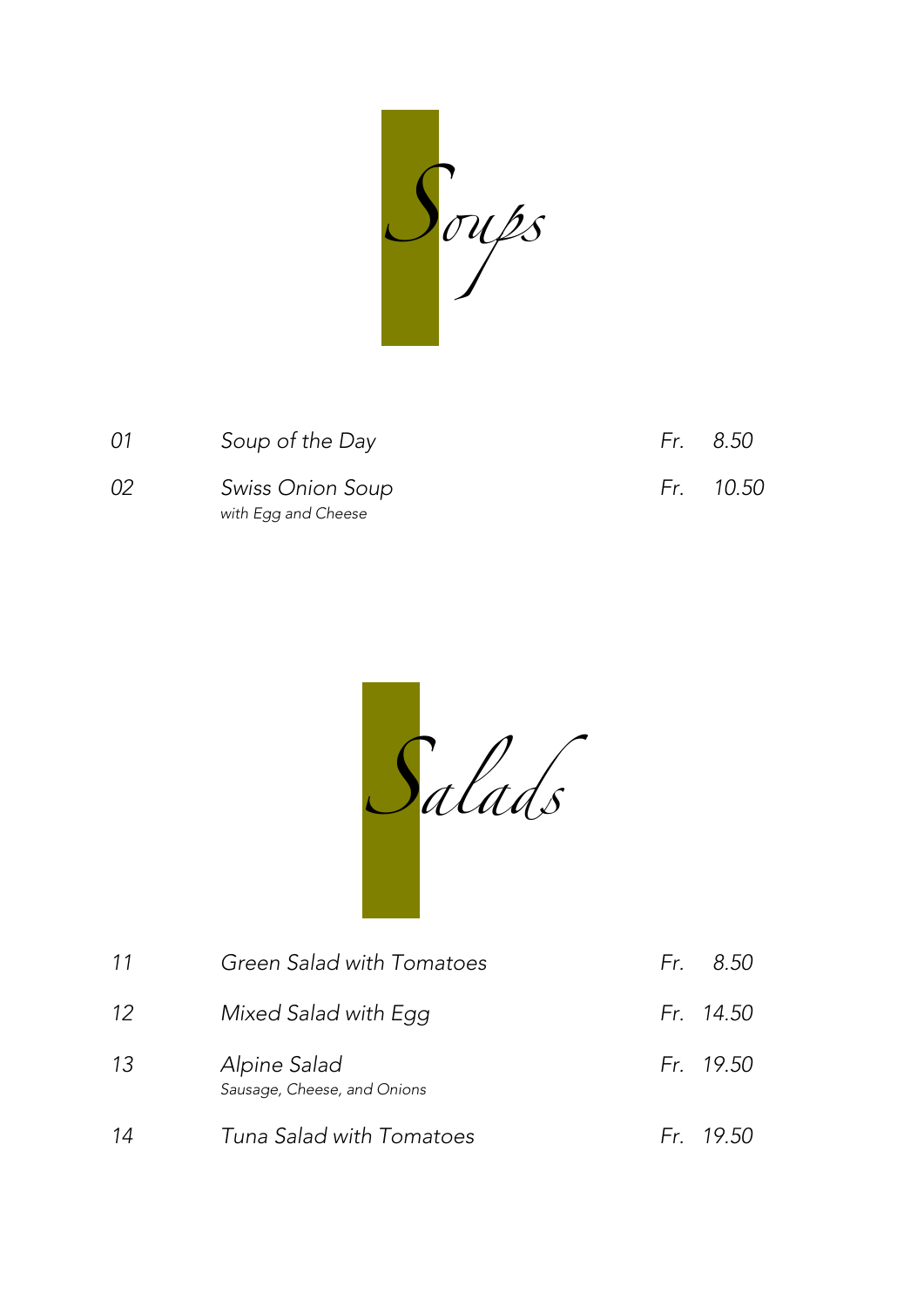

| 21 | Bauernbratwurst (Pork Sausage 180 gr.)<br>Hash Browned Potatoes and Vegetables                  | Fr. 24.50 |
|----|-------------------------------------------------------------------------------------------------|-----------|
| 22 | Pork Steak (P180 gr.)<br>French Fries and Vegetables                                            | Fr. 26.50 |
| 23 | Breaded Pork Schnitzel (180 gr.)<br>French Fries and Vegetables                                 | Fr. 25.50 |
| 24 | Pesto Chicken<br>served with tagliatelle and vegetables                                         | Fr. 25.50 |
| 26 | Haslital Burger / Beef Burger (180gr)<br>with alpine cheese, bacon, pickles, tomatoes und fries | Fr. 24.50 |
| 27 | LambEntrecôte NZL (200gr)<br>with herb butter, potato gratin und vegetables                     | Fr. 39.50 |
| 28 | Vegetarian Quorn<br>served with tagliatelle and vegetables                                      | Fr. 29.50 |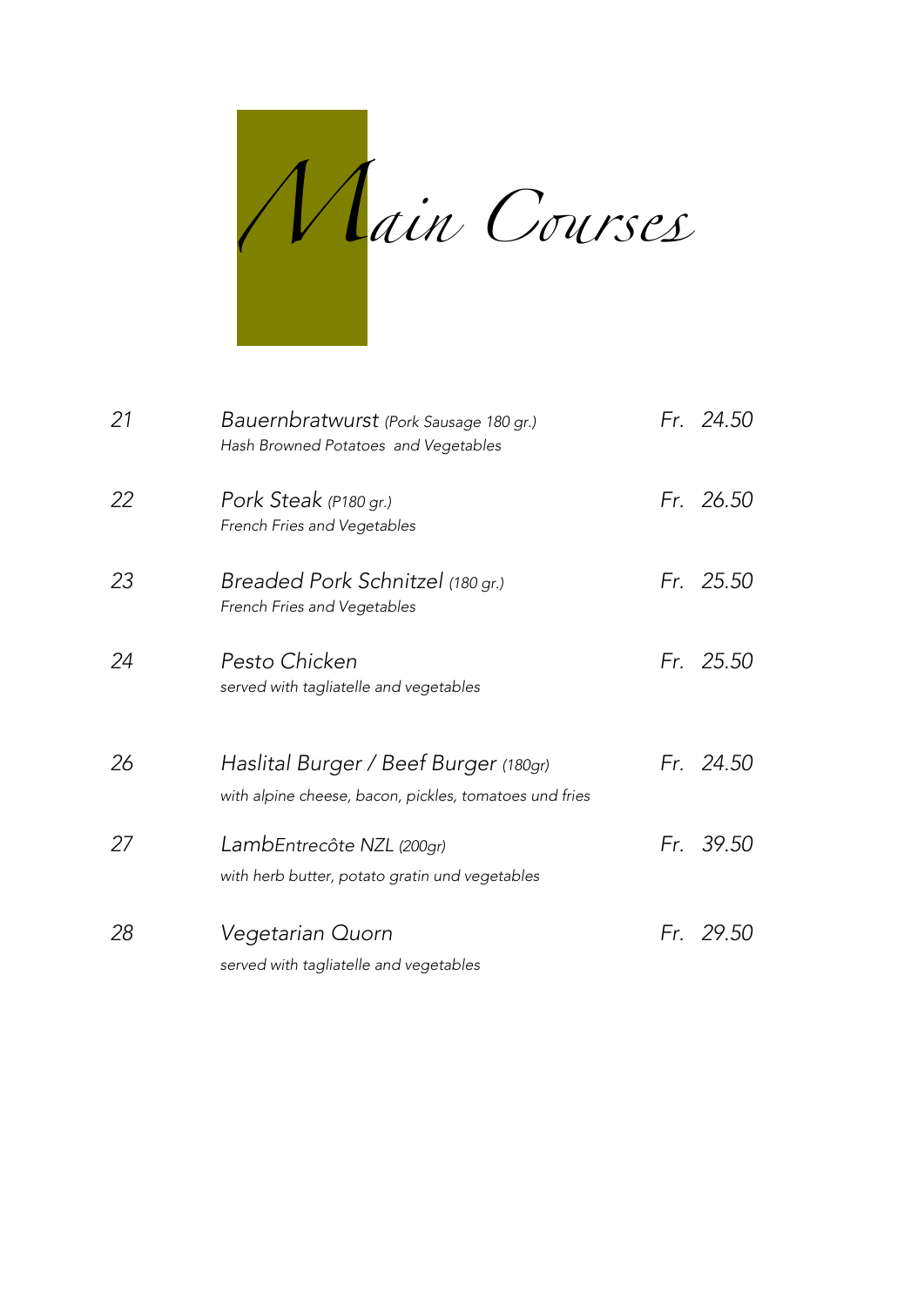Pasta & Vegi 31 **C** Ravioli Rondolino Fr. 26.50 with olive oil and herbs 32 Alpen Maccaroni with Applesauce Fr. 23.50 baked with cheese, onions, and potatoes

|    | ocal Specialities                                                                    |               |
|----|--------------------------------------------------------------------------------------|---------------|
| 35 | Cheese Fondue (min. 2 persons)                                                       | Fr. 24.50 p.p |
| 36 | Oberländer Käseschnitte<br>melted cheese over fresh bread with onions, bacon and egg | Fr. 24.50     |
| 38 | Rösti<br>hashed potatoes with 2 fried eggs and bacon                                 | Fr. 24.50     |